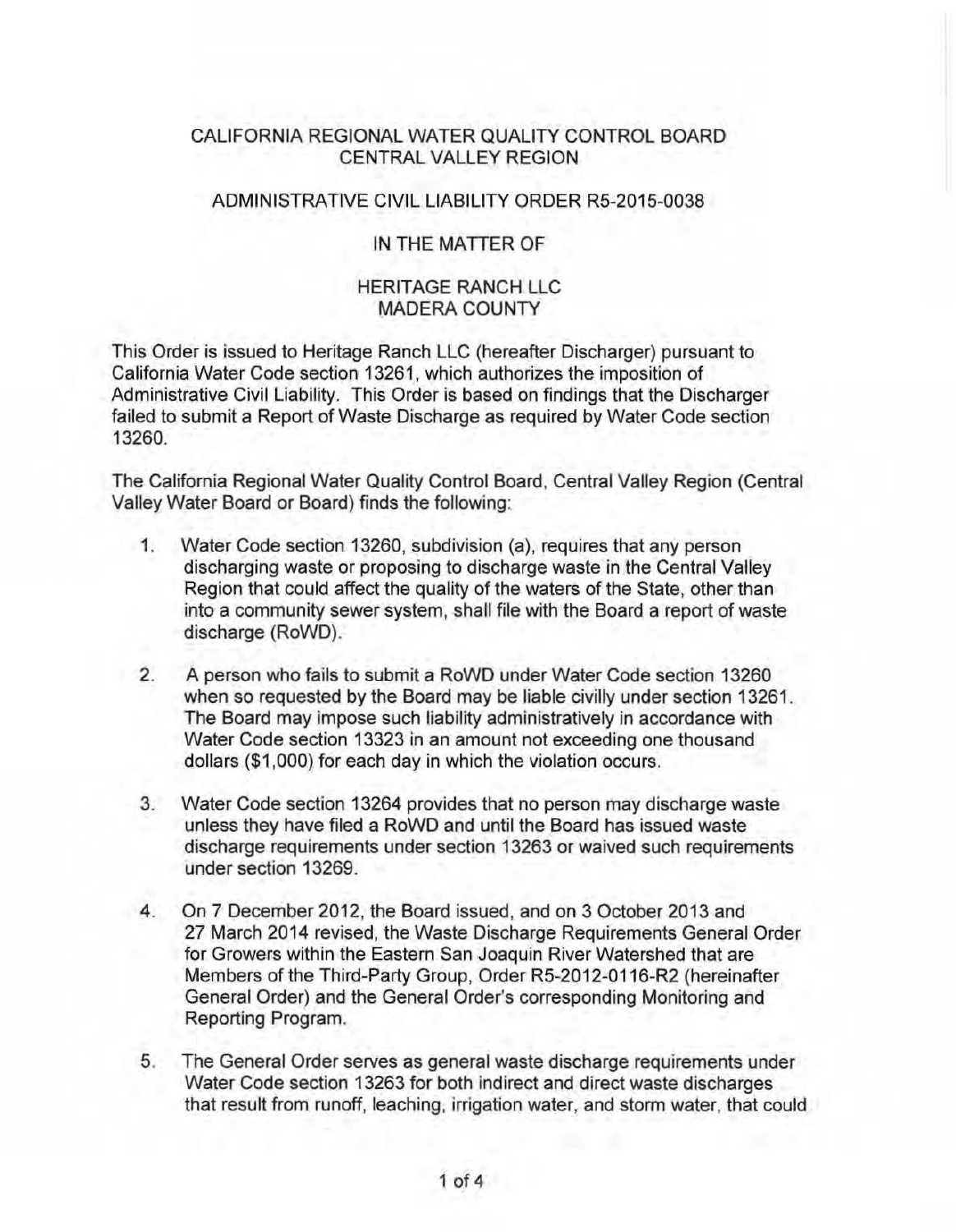affect the ground or surface waters of the state. The Discharger's agricultural parcels are located within the General Order's coverage area.

- 6. Growers within the General Order's coverage area may comply with Water Code section 13264 for discharges of waste from their irrigated agricultural lands by submitting an individual RoWD under section 13260, leading to an individual waste discharge requirement order under section 13263, or by submitting a Notice of Intent and otherwise complying with the General - Order.
- 7. The Discharger owns approximately 301 acres of agricultural land in Madera County, with Assessor's Parcel Number 023-120-002.
- 8. On 21 June 2013, the Assistant Executive Officer of the Central Valley Water Board issued a Directive Letter (hereafter Directive) notifying the Discharger of its obligation to obtain regulatory coverage for waste discharges from the irrigated agricultural parcels, and directing the Discharger to obtain such coverage either by submitting an individual RoWD or a Notice of Intent under the General Order within 15 calendar days of receipt of the Directive. The Discharger did not submit an individual RoWD or a Notice of Intent within that time.
- 9. On 26 June 2013, Board staff inspected this parcel and found evidence of a commercial irrigated agricultural operation based on the crop grown and the size of the operation.
- 10. The Discharger violated Water Code section 13260 by failing to submit an individual RoWD by 13 July 2013.
- 11 . On 13 November 2013, Central Valley Water Board staff issued a Notice of Violation (NOV) to the Discharger regarding the failure to obtain regulatory coverage. The NOV requested that coverage be obtained as soon as possible to minimize potential liability.
- 12. On 20 January 2015, the Assistant Executive Officer of the Central Valley Water Board, lead prosecutor for the Prosecution Team, issued an Administrative Civil Liability Complaint (ACL Complaint) RS-2015-0500 to the Discharger in the amount of fifty one thousand four hundred and eighty dollars (\$51 ,480) for failing to submit an individual RoWD under Water Code section 13260 by 13 July 2013.
- 13. On 17 November 2008 the State Water Resources Control Board adopted Resolution No. 2009-0083 amending the Water Quality Enforcement Policy (Enforcement Policy). The Enforcement Policy establishes a methodology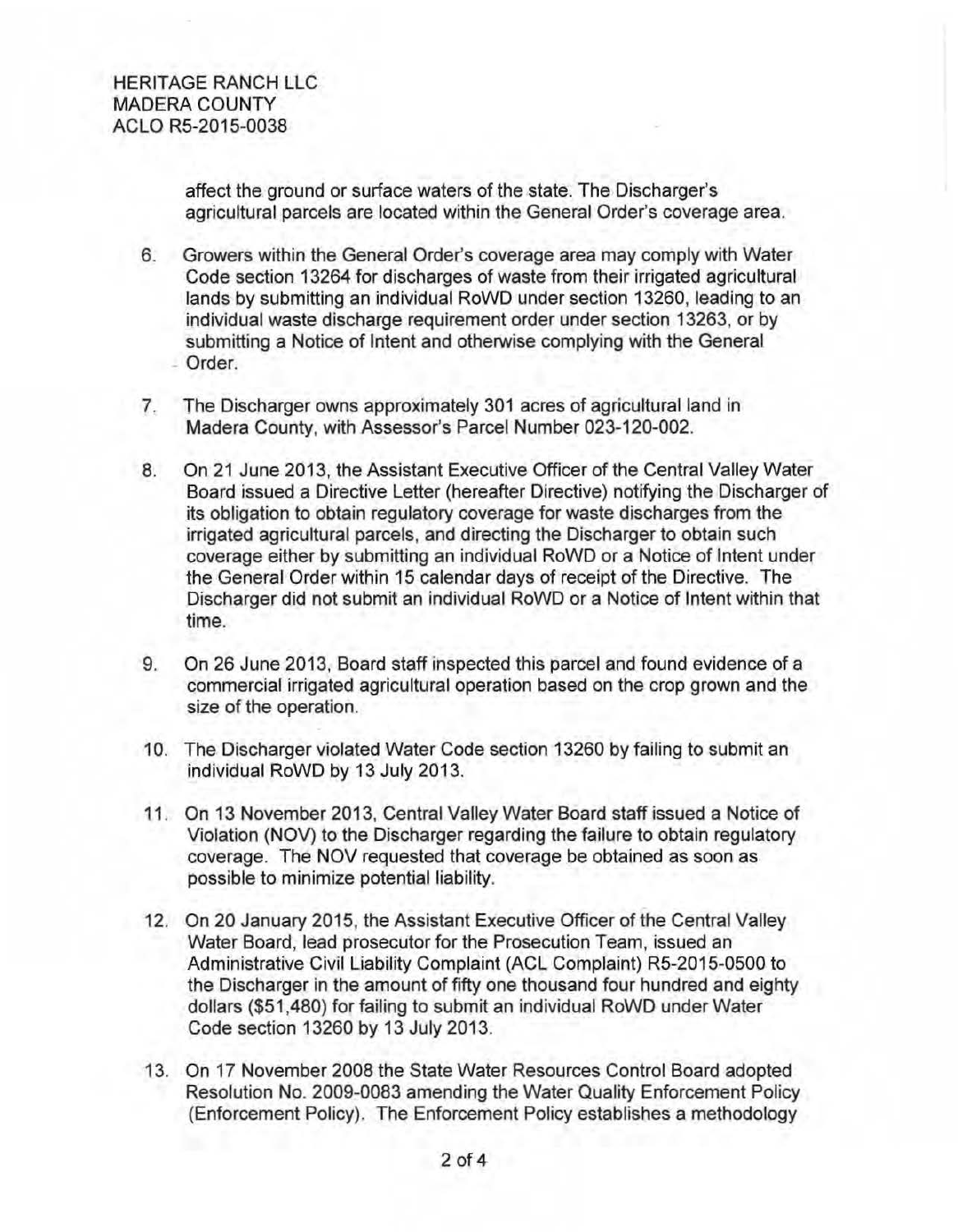for assessing discretionary administrative civil liability. Use of the methodology addresses the factors used to assess a penalty under Water sections 13327 and 13385 subdivision (e) including the Discharger's culpability, history of violations, ability to pay and continue in business, economic benefit, and other factors as justice may require.

- 14. The required factors under Water code section 13327 have been considered using the methodology in the Enforcement Policy as explained in detail in Attachment E to the Complaint, as modified, which is incorporated herein by reference.
- 15. This Order is effective and final upon issuance by the Central Valley Water Board. Payment must be received by the Central Valley Water Board no later than thirty (30) days from the date on which this Order is issued.
- 16. In the event that the Discharger fails to comply with the requirements of this Order, the Executive Officer or her delegee is authorized to refer this matter to the Attorney General's Office for enforcement.
- 17. Issuance of this Administrative Civil Liability Order to enforce Water Code Division 7, Chapter 5.5 is exempt from the provisions of the California Environmental Quality Act (Pub. Resources Code§ 21000 et seq.), in accordance with California Code of Regulations, title 14, section  $15321(a)(2)$ .
- 18. Any person aggrieved by this action of the Central Valley Water Board may petition the State Water Board to review the action in accordance with Water Code section 13320 and California Code of Regulations, title 23, sections 2050 and following. The State Water Board must receive the petition by 5:00 p.m., 30 days after the date that this Order becomes final, except that if the thirtieth day following the date that this Order becomes final falls on a Saturday, Sunday, or state holiday, the petition must be received by the State Water Board by 5:00 p.m. on the next business day. Copies of the law and regulations applicable to filing petitions may be found on the Internet at:

http://www.waterboards.ca.gov/public notices/petitions/water quality or will be provided upon request.